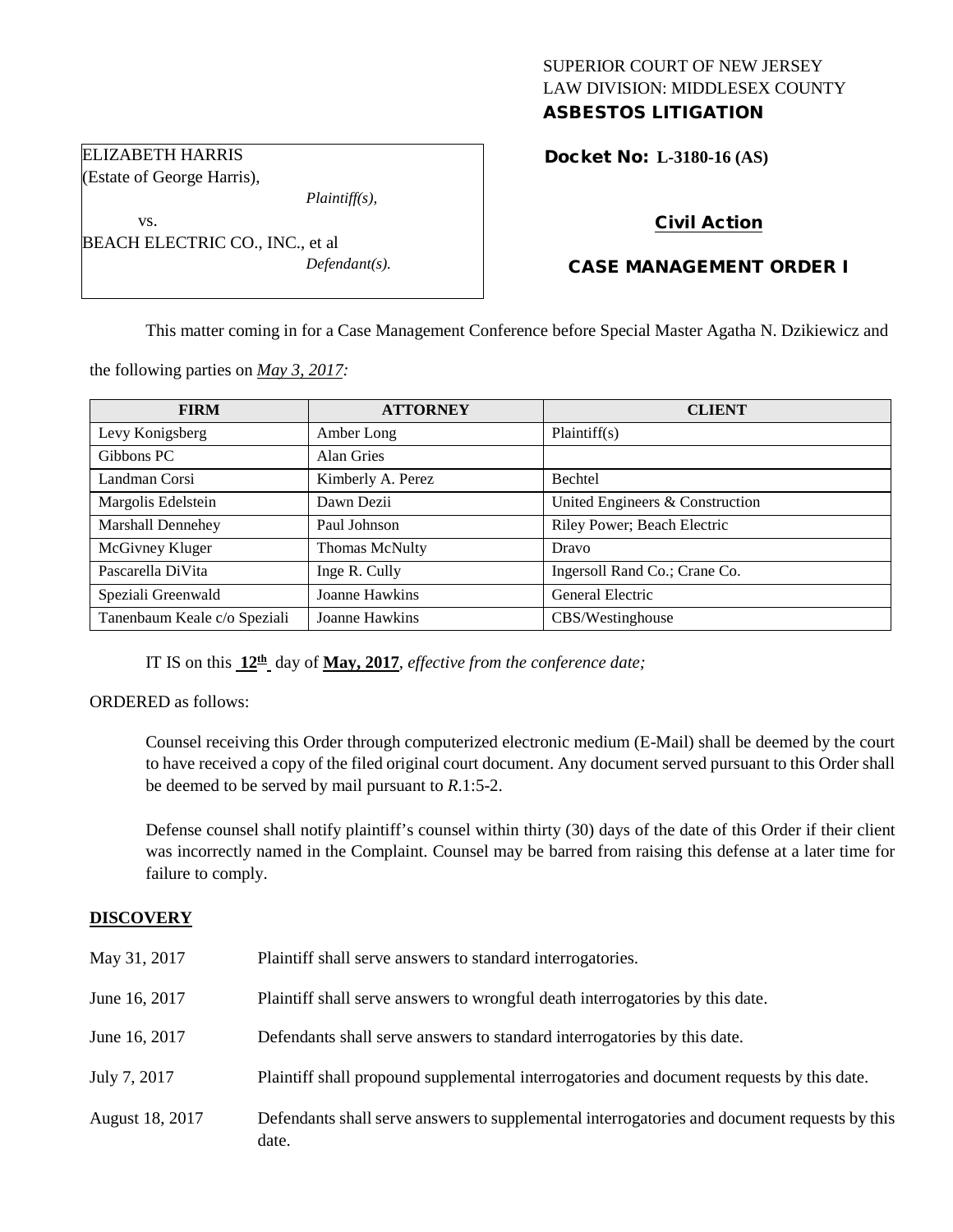| July 7, 2017      | Defendants shall propound supplemental interrogatories and document requests by this date.                                                                                                                  |
|-------------------|-------------------------------------------------------------------------------------------------------------------------------------------------------------------------------------------------------------|
| August 18, 2017   | Plaintiff shall serve answers to supplemental interrogatories and document requests by this<br>date.                                                                                                        |
| November 30, 2017 | Fact discovery, including depositions, shall be completed by this date. Plaintiff's counsel shall<br>contact the Special Master within one week of this deadline if all fact discovery is not<br>completed. |
| December 29, 2017 | Depositions of corporate representatives shall be completed by this date.                                                                                                                                   |

## **EARLY SETTLEMENT**

January 19, 2018 Settlement demands shall be served on all counsel and the Special Master by this date.

## **SUMMARY JUDGMENT MOTION PRACTICE**

| January 19, 2018        | Plaintiff's counsel shall advise, in writing, of intent not to oppose motions by this date. |
|-------------------------|---------------------------------------------------------------------------------------------|
| <b>February 2, 2018</b> | Summary judgment motions shall be filed no later than this date.                            |
| March 2, 2018           | Last return date for summary judgment motions.                                              |

### **MEDICAL DEFENSE**

- May 31, 2017 Plaintiff shall serve executed medical authorizations (along with answers to interrogatories) by this date.
- May 31, 2017 Plaintiff shall serve a diagnostic medical report and any medical records in plaintiff's possession by this date.
- November 30, 2017 Plaintiff shall serve medical expert reports by this date.
- November 30, 2017 Upon request by defense counsel, plaintiff is to arrange for the transfer of pathology specimens and x-rays, if any, by this date.
- June 29, 2018 Defendants shall identify its medical experts and serve medical reports, if any, by this date. In addition, defendants shall notify plaintiff's counsel (as well as all counsel of record) of a joinder in an expert medical defense by this date.

#### **LIABILITY EXPERT REPORTS**

- April 30, 2018 Plaintiff shall identify its liability experts and serve liability expert reports or a certified expert statement by this date or waive any opportunity to rely on liability expert testimony.
- June 29, 2018 Defendants shall identify its liability experts and serve liability expert reports, if any, by this date or waive any opportunity to rely on liability expert testimony.

#### **ECONOMIST EXPERT REPORTS**

April 30, 2018 Plaintiff shall identify its expert economists and serve expert economist report(s), if any, by this date or waive any opportunity to rely on economic expert testimony.

\_\_\_\_\_\_\_\_\_\_\_\_\_\_\_\_\_\_\_\_\_\_\_\_\_\_\_\_\_\_\_\_\_\_\_\_\_\_\_\_\_\_\_\_\_\_\_\_\_\_\_\_\_\_\_\_\_\_\_\_\_\_\_\_\_\_\_\_\_\_\_\_\_\_\_\_\_\_\_\_\_\_\_\_\_\_\_\_\_\_\_\_\_\_\_\_\_\_\_\_\_\_\_\_\_\_\_\_\_\_